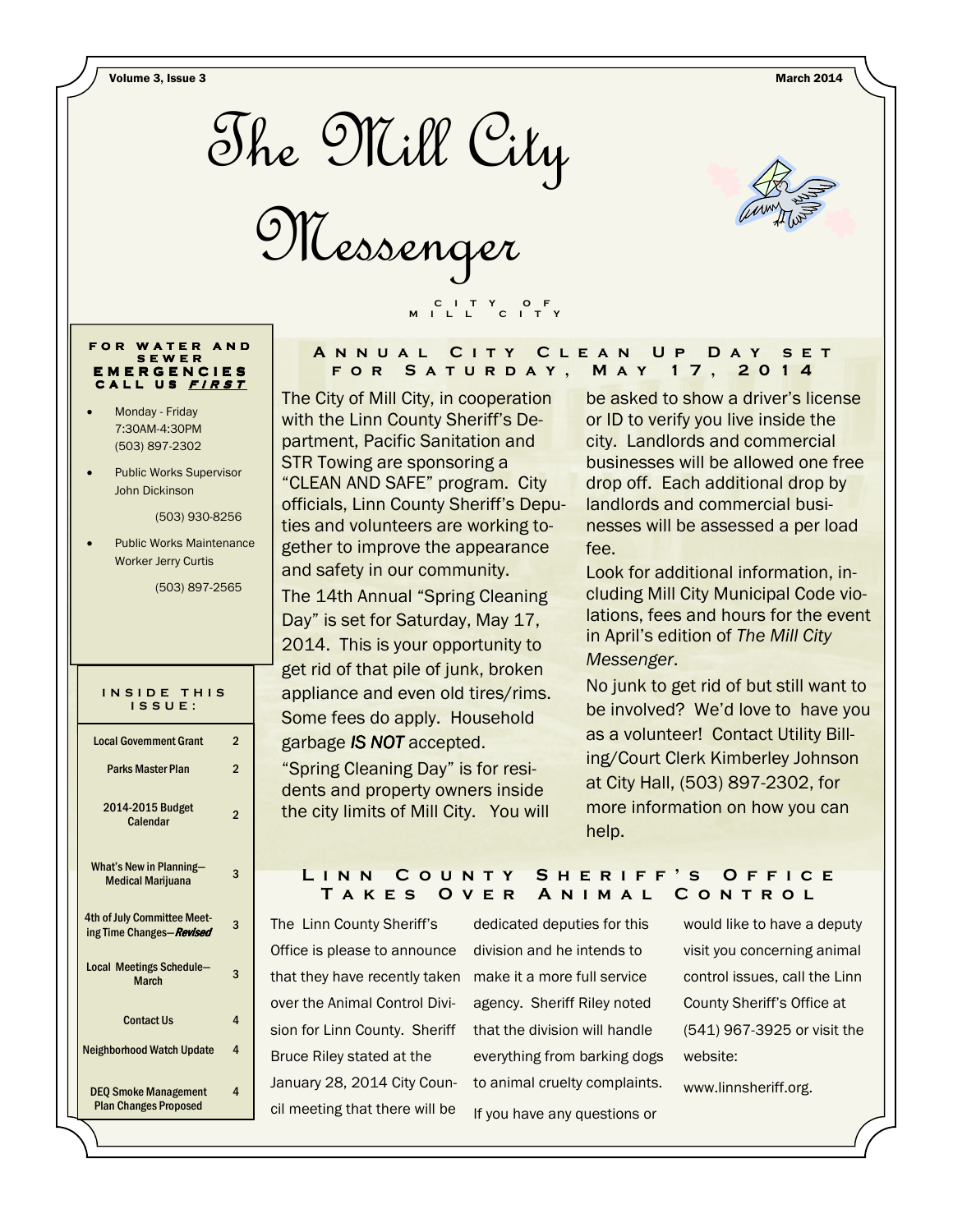#### P a g e 2 T h e M i l l C i t y M e s s e n g e r

#### CITY TO APPLY FOR OREGON STATE PARKS AND R E C R E A T I O N L O C A L G O V E R N M E N T G R A N T

The Mill City City Council, at their February 11, 2014 meeting, authorized staff to proceed with submittal of a grant application to Oregon State Parks and Recreation for their Local Government Grant Program.

The application will request funding

for the Mill City Falls-Hammond Park Phase 1 project. Elements for this project include demolition of existing restrooms and shop building; construction of new ADA restrooms in Mill City Falls Park; ADA accessible overlooks in Mill City Falls and Hammond Parks;

street furniture (benches, trash containers, picnic tables, etc.) and much more.

Applications are due to State Parks and Recreation by April 4, 2014 with presentations to the review committee in June.

## MILL CITY PARKS MASTER PLAN NEARS FINAL A p p r o v a l a n d A d o p t i o n

The City of Mill City is moving forward in the process to adopt a formal Parks Master Plan. An open house was held Thursday, February 13 to allow community members to view the document and maps prior to a public hearing scheduled for Tuesday, February 25, 2014.

The Plan is the result of an Oregon State Parks and Recreation planning grant, which provided funds to cover the cost of hiring a landscape architect to assist with the project.

Upon approval and adoption of the Parks Master Plan the City will have a conceptual design for existing parks and an outline of parks needs within the City and future development sites. The Plan can then be used as an element in obtaining additional grants/funding to make improvements and maintain our parks system.

## CITY OF MILL CITY BUDGET COMMITTEE TO MEET IN APRIL

Committee will meet three or four times during the month of April, 2014 to prepare the city's budget for Fiscal Year 2014- 2015. A copy of the Budget Calendar for the upcoming Fiscal year, 2014-2015 is provided at right. Citizens are encouraged to attend City meetings. For information concerning the budget or budget process contact City Recorder Stacie Cook or Finance Clerk Trisha Ruby at (503) 897- 2302.

The Mill City Budget

| Day | <b>Date</b>   | Time         | Place                          | <b>Purpose</b>                                                                                                                     |  |  |
|-----|---------------|--------------|--------------------------------|------------------------------------------------------------------------------------------------------------------------------------|--|--|
| Tu  | Jan 22        |              |                                | Send out Councilor Surveys                                                                                                         |  |  |
| Tu  | Mar 11        |              | <b>Council Mtg</b>             | Mayor appoints Budget Committee Members - If necessary                                                                             |  |  |
| W   | <b>Mar 12</b> |              | Newspaper                      | First notice of 1 <sup>st</sup> Budget Meeting & 2 <sup>nd</sup> Budget Meeting/State Revenue Sharing<br>Hearing (public hearing)  |  |  |
| W   | <b>Mar 26</b> |              | Newspaper                      | Second notice of 1 <sup>st</sup> Budget Meeting & 2 <sup>nd</sup> Budget Meeting/State Revenue Sharing<br>Hearing (public hearing) |  |  |
| Tu  | Apr 1         | 7:00<br>p.m. | Mill City City<br>Hall         | 1 <sup>st</sup> Mtg: Distribution of Budget & Budget Message                                                                       |  |  |
| W   | Apr 9         | 7:00<br>p.m. | <b>Mill City City</b><br>Hall  | 2 <sup>nd</sup> Mtg: Discuss Budget - approve non-personal services funds & State Revenue<br>Sharing Hearing (public testimony)    |  |  |
| W   | Apr 16        | 7:00<br>p.m. | Mill City City<br>Hall         | 3 <sup>rd</sup> Mtg: To approve other funds.                                                                                       |  |  |
| W   | Apr 23        | 7:00<br>p.m. | Mill City City<br>Hall         | 4 <sup>th</sup> Mtg: (IF NEEDED) discuss and approve Personal Services subcategories.                                              |  |  |
| W   | May 14        |              | Newspaper                      | Publish notice of Council Hearing re: budget & state revenue sharing & financial<br>summary                                        |  |  |
| Tu  | <b>May 27</b> | 6:30<br>p.m. | Mill City City<br>Hall         | Council Public Hearing re: budget & state revenue sharing                                                                          |  |  |
| Tu  | <b>May 27</b> | 6:30<br>p.m. | <b>Mill City City</b><br>Halll | Council Adopt Budget: Resolutions re: appropriations, tax levy & revenue sharing.                                                  |  |  |
|     | June 30       |              |                                | Department of Admin. Services; Resolutions for State Revenue Sharing: certif. of<br>hearing $8.4 +$ municipal services             |  |  |
|     | July 15       |              |                                | County Assessor (both): 2 copies of budget resolutions & 2 copies of LB 50                                                         |  |  |
|     | Sep 30        |              |                                | County Clerk (both): Complete budget & resolutions                                                                                 |  |  |
|     |               |              |                                |                                                                                                                                    |  |  |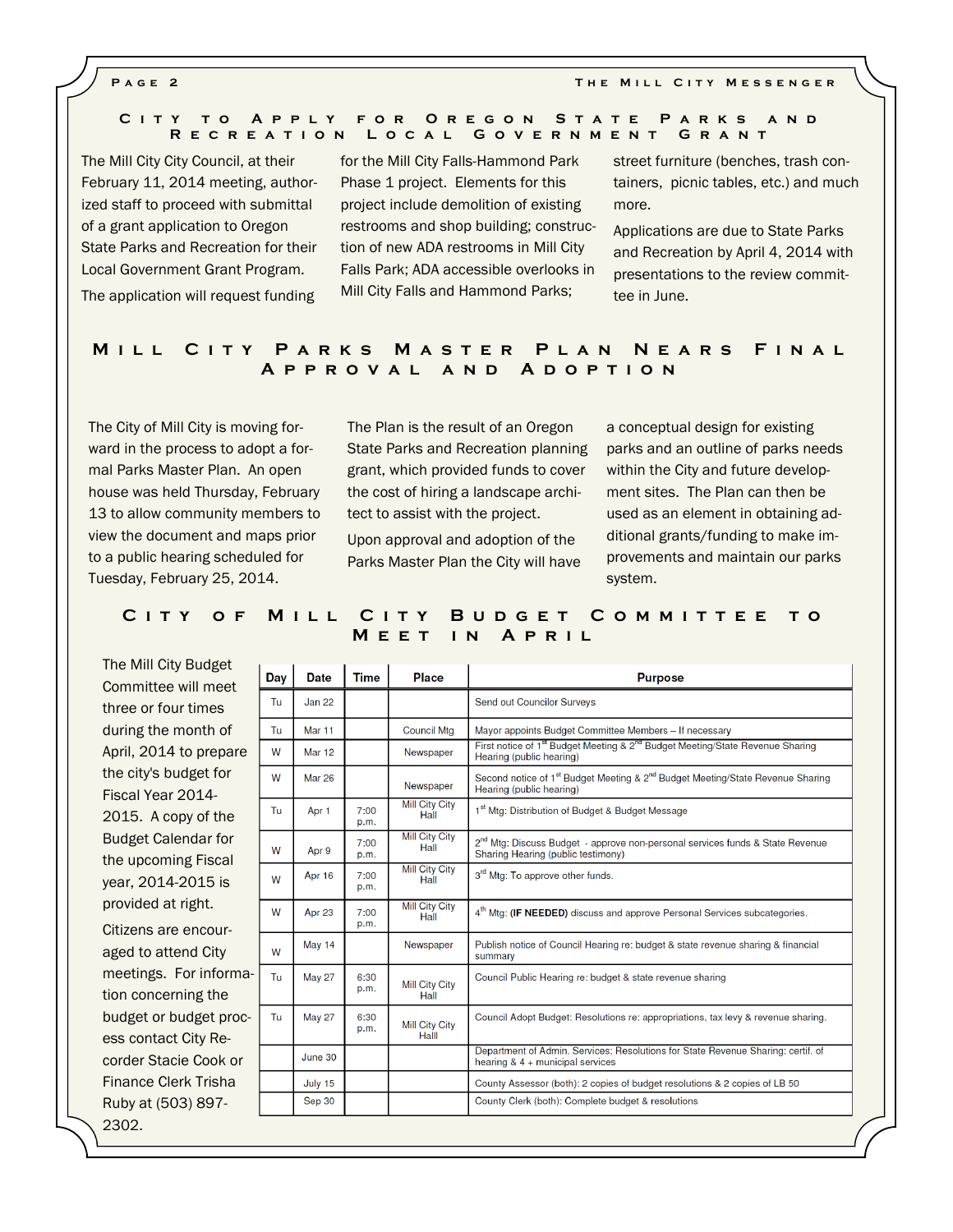### W H A T 'S N E W IN PL A N N I N G - COMMISSION A D D R E S S E S M A R I J U A N A D I S P E N S A R I E S

At their February 14, 2014 meeting the Mill City Planning Commission held a discussion concerning medical marijuana dispensaries related to our current City Code. The Mill City Municipal Code does not address marijuana dispensaries within the boundaries of the City of Mill City.

The Planning Commission discussed the need for regulations to be implemented as well as the impending March date that the new Oregon law will take effect.

Because the short time frame will not allow for the comprehensive process to make zoning code amendments, the Planning Commission, by unanimous vote

forwarded a recommendation to the City Council to make a modification to the language in the existing Business License code.

At the regular City Council meeting of February 25, 2014 the Council will consider an Ordinance amending the Business License Code Section 5.04.050 Authorization to Grant or Deny a Business License to read:

"A business license will be denied if the proposed use does not comply with any of the zoning regulations, building code requirement, public improvement requirement, or state licensing/ certification requirement or violates local, state or federal law."

If approved the Ordinance will give the City more control over whether marijuana dispensaries are allowed to open within the boundaries of the City of Mill City.

At this time, however; the State Senate has proposed Bill 1531 that would allow cities and counties to control certain aspects of dispensaries such as hours of operation and location but disallow banning dispensaries. The Bill was sent to the House Judiciary Committee where it was amended to include a provision

which would allow city and county governments the ability to regulate and/or ban dispensaries.

#### Did you know:

Can't make it to City Hall between 9AM and 4PM? We may be able to help! Give us a call at (503) 897- 2302. to schedule a special payment drop-off or assistance with other City business.

# 4 TH OF JULY COMMITTEE M E E T I N G S T O A L T E R N A T E TIMES - REVISED

In an effort to attract more citizen participation and assist current members with meeting conflicts the Mill City 4th of July Committee has decided to alternate their monthly meeting times.

4th of July Committee meetings will alternate between the first Wednesday of the month at 7:00p.m. and the The April meetsecond Wednesday 10:00a.m., every other gin at 10:00a.m. month.

The new meeting times about meeting times or the begins with the Wednes-4th of July Celebration conday, March 5, 2014 meet-tact Stacie Cook or Trisha ing, which will be held at Ruby at City Hall; (503) 7:00p.m. at Mill City City 897-2302. Hall.

at ing will then be-

For additional information

### L O C A L M E E T I N G S S C H E D U L E F O R M A R C H

| 3-1                    | 9:30a.m.<br>Hearts to Arts                  |          | 7:00p.m. Mill City Fire Dept. | $3-12$   | <b>SCSD School Board</b>        |                     | 8:00a.m. Mill City City Hall        |
|------------------------|---------------------------------------------|----------|-------------------------------|----------|---------------------------------|---------------------|-------------------------------------|
| Mill City City Hall    |                                             | $3 - 10$ | <b>Community Chorus</b>       |          | 6:30p.m. SES Multi-Purpose Room | $3 - 24$            | <b>Community Chorus</b>             |
| 3-3                    | <b>SCSD PTO</b><br>6:30p.m.                 |          | 7:00p.m. MC Christian Church  | $3 - 13$ | <b>MCGRA Board Meeting</b>      |                     | 7:00p.m. MC Christian Church        |
| SES Multi-Purpose Room |                                             | $3 - 11$ | Municipal Court 9:30a.m.      | 6:00p.m. | Mill City City Hall             | $3 - 25$            | Municipal Court 9:30a.m.            |
| 3-3                    | <b>Community Chorus</b>                     |          | Mill City City Hall           |          | Skate Park Meeting              | Mill City City Hall |                                     |
|                        | 7:00p.m. MC Christian Church<br>$3 - 11$    |          | <b>Council Meeting</b>        | 6:30p.m. | Mill City City Hall             | $3 - 25$            | 6:30p.m.<br><b>Council Meeting</b>  |
| 3-5                    | 4th of July Meeting                         |          | 6:30p.m. Mill City City Hall  | $3 - 14$ | <b>Planning Commission</b>      | Mill City City Hall |                                     |
| 7:00p.m.               | Mill City City Hall                         | $3 - 12$ | Marion County State of the    | 9:30a.m. | Mill City City Hall             | $3 - 26$            | 6:30p.m.<br>Lions Club              |
| 3-6                    | <b>Historical Society</b>                   | County   | Mill City City Hall 6:00p.m.  | $3 - 17$ | <b>Community Chorus</b>         | Mtn. Edge Café      |                                     |
|                        | 7:00p.m. Gates Fire Hall<br>3-12 Lions Club |          | 6:30p.m. Mtn                  | 7:00p.m. | MC Christian Church             | $3-27$              | <b>Chamber of Commerce</b>          |
| 3-10                   | Mill City Fire Board<br>Edge Café           |          |                               | $3 - 21$ | Community Roundtable            |                     | 8:30a.m. Green Mountain Real Estate |

Planning Commission Members:

Nancy Kelle, Chair Gay Stuntzner, VC Dennis Chamberlin David Leach Frances Villwock Cheryl Lundquist Ann Carey